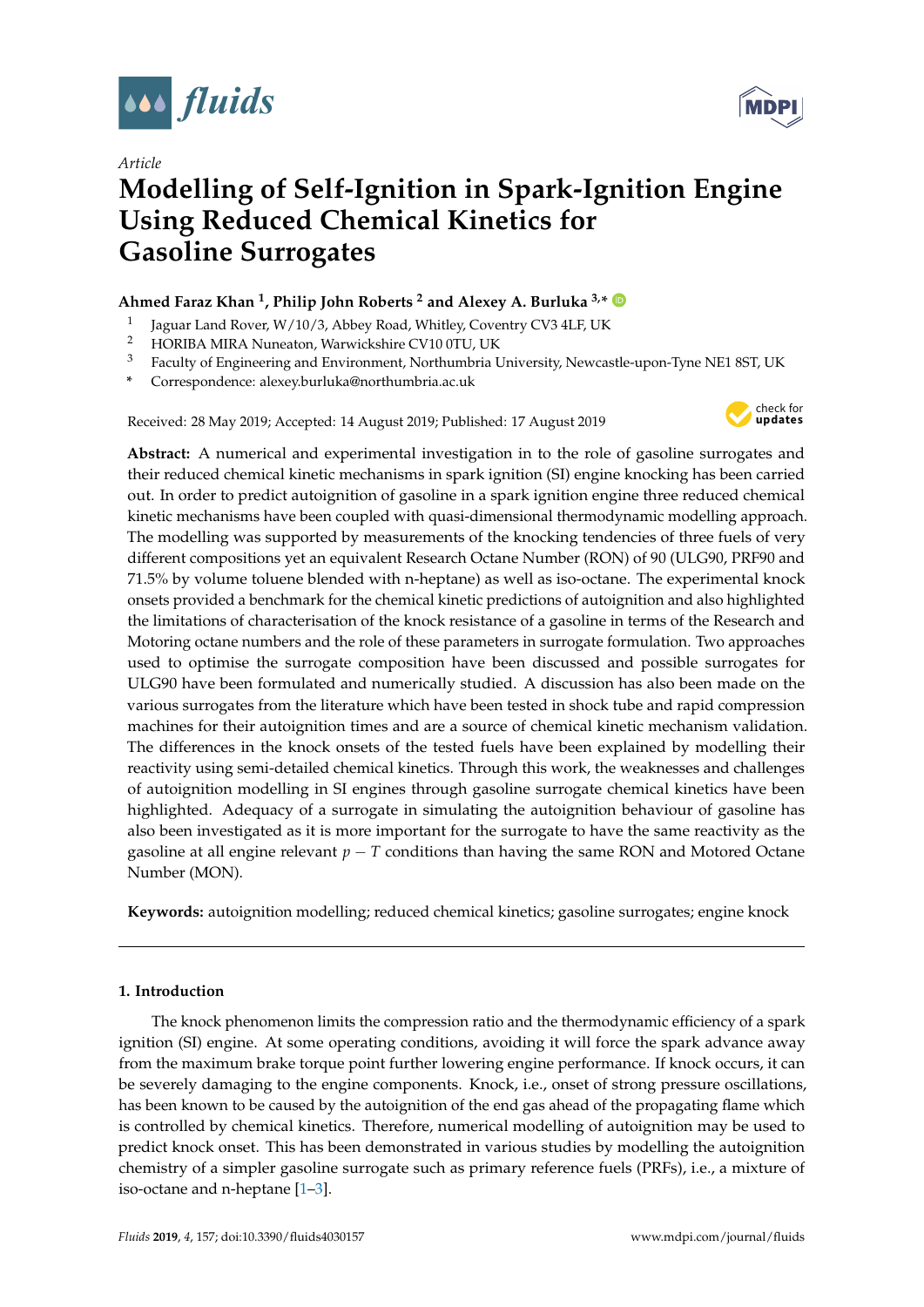Chemical kinetic mechanisms are routinely validated against shock tube and rapid compression machine measurements of the ignition delay times (*τign*) of various gasoline surrogate fuels. The conditions for these laboratory measurements are similar to those which prevail before ignition in homogeneous charge compression ignition (HCCI) or controlled autoignition (CAI) engine, and the recent kinetic mechanisms, e.g., [\[4–](#page-10-2)[6\]](#page-10-3), perform remarkably well in these regimes. Application of such gasoline surrogate mechanisms have been seen in various studies demonstrating autoignition predictions in HCCI and CAI engines, [\[4](#page-10-2)[,7\]](#page-10-4). The question arises of whether the reduced chemical mechanisms will perform equally well in predicting autoignition in SI engines. This work attempts to address this subject.

#### **2. Practical Gasoline Surrogates**

The simplest surrogate, a primary reference fuel (PRF), i.e., mixture of iso-octane and n-heptane, is used in the well known Research and Motored Octane Number (RON and MON) tests to quantify the knock resistance of a gasoline by matching knock intensities in a standard engine. Compared to the RON test, in the MON test the end gas temperature is higher at the same pressures and therefore, unless gasoline exhibits a negative temperature coefficient (NTC) phase at those temperatures, the MON value tends to be lower than RON. The sensitivity *S*, i.e., the difference of octane numbers (S = RON − MON) is a measure of fuel's response to varying pressures and temperatures. PRF's have zero sensitivity by definition. However, gasoline, owing to its complex composition, is likely to exhibit autoignition behaviour different from that of the PRF which matches its RON or the MON value, when the pressure and temperature history of the end gas does not match the standard RON and MON tests. Blends of iso-octane, n-heptane with toluene (Toluene Reference Fuels, TRFs) have an advantage of having non-zero sensitivity. Binary blends of toluene with iso-octane and n-heptane have also been studied in order to isolate their cross-oxidation chemistry [\[8\]](#page-10-5), however such blends have found little application as gasoline surrogates.

Use of iso-octane and n-heptane as components of a surrogate is hardly avoidable as they represent linear and branched alkanes, major gasoline components. Besides, the chemistry leading to their auto-ignition is relatively well understood. However, gasoline does not consists only of alkanes. Thus, EN228, the European standard for gasoline specifies aromatic content of up to 35% by volume, it also allows 5% oxygenates by volume. Therefore, it seems natural to seek surrogates going beyond PRF's and TRF's which contain compounds approximating various families of hydrocarbons present in the gasoline [\[9\]](#page-10-6).

Table [1](#page-2-0) presents a list of such gasoline surrogates for which the auto-igntion delay times were experimentally determined using rapid compression machines (RCM), shock tubes (ST) and HCCI engines. The work of Gauthier et al. [\[10\]](#page-10-7) presents a fairly comprehensive shock tube study of two TRFs for *p* − *T* conditions of 12–25 and 45–60 atm at 850–1280 K. Two TRF's were proposed to approximate a standard research gasoline, RD387, with an anti knock index (AKI) of 87. The measurements demonstrated a good similarity between the surrogates and the gasoline. However the RON and MON of these surrogates were later determined by Knop et al. [\[11\]](#page-10-8) and the AKI of the surrogates were found to be lower than 87, see Table [1.](#page-2-0) But, even more importantly, the sensitivity *S* of the two TRFs was found to be much lower than the usual gasoline range of *S* of 8 to 12 points.

While shock tube measurements offer an important benchmark for validation of the chemical kinetic mechanisms, they are difficult to perform at temperatures below 850 K and this makes validation of chemical kinetic mechanisms at engine conditions difficult. At these temperatures, many individual components of gasolines have ignition delays decreasing with temperature, the phenomenon known as negative temperature coefficient (NTC) behaviour. Work of Mehl et al. [\[12\]](#page-10-9) demonstrated that the sensitivity of a surrogate can be correlated to the slope of the NTC region,  $dlog(\tau_{ion})/dT$ , while the values of the auto-ignition delay time *τign* in the NTC region depend on the AKI of the surrogate. These two correlations and knowledge of the gasoline composition provides constraints for the aromatic and olefinic content of the surrogate which are key to achieving a realistic NTC behaviour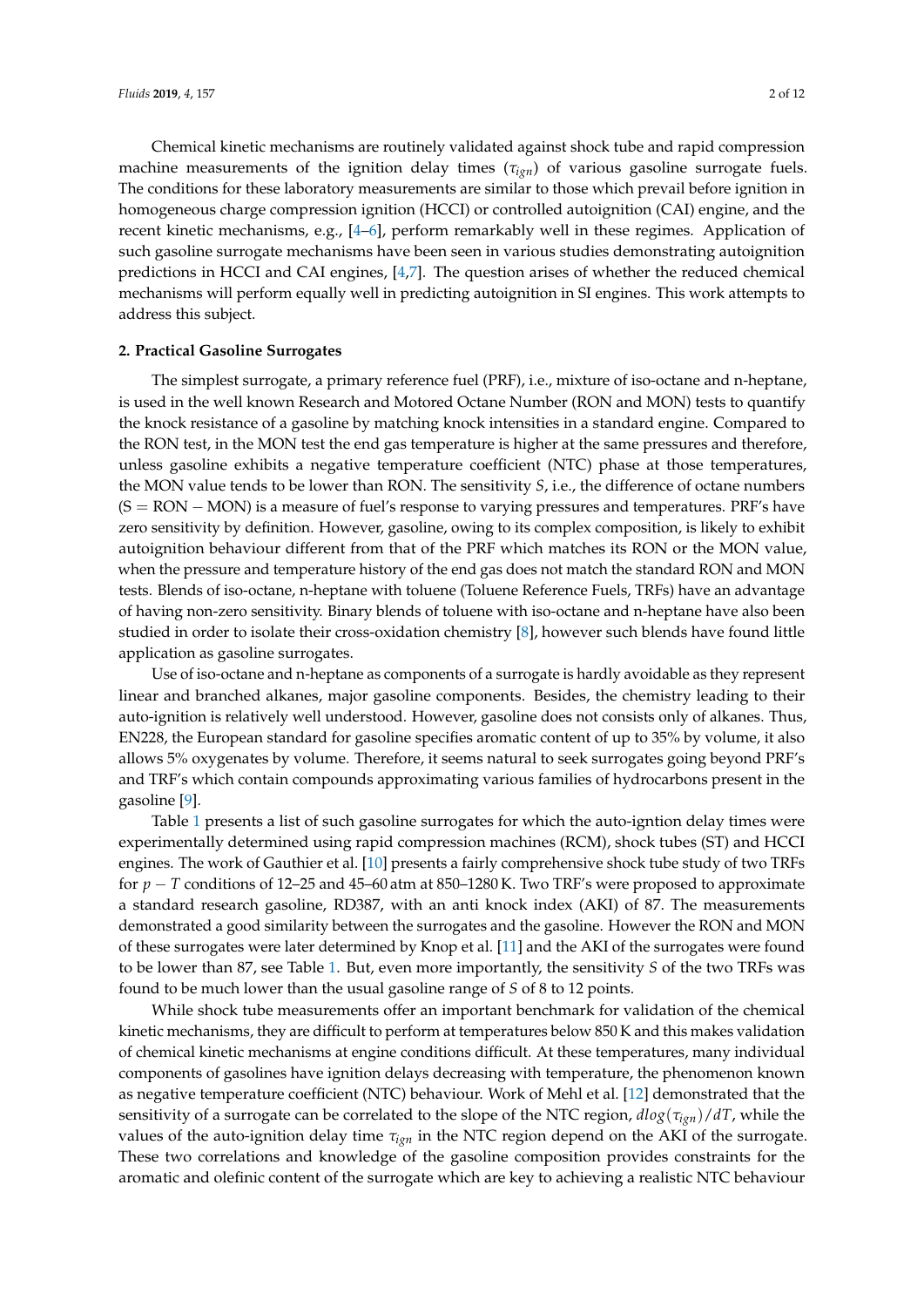and thus sensitivity. The PRF content was then varied to achieve the correct  $H/C$  ratio and the octane numbers. This approach was applied to another RD387 gasoline [\[12\]](#page-10-9), for which a 4-component surrogate (Table [1,](#page-2-0) last entry) was proposed. Work of Kukkadapu et al. [\[13\]](#page-10-10) further investigated one of the TRF formulation proposed in [\[10\]](#page-10-7); this surrogate is referred to as Gauthier TRF-A (iso-octane 63%, n-heptane 17%, toluene 20% by volume). Comparison of igntion delays for Gauthier TRF-A and the 4-component surrogate proposed by Mehl et al. [\[12\]](#page-10-9), measured in an RCM, Kukkadapu et al. [\[13\]](#page-10-10) revealed that the correlations of Mehl et al. [\[12\]](#page-10-9) overestimate the fuel sensitivity thereby indicating a weakness of an empirical prediction of octane numbers.

<span id="page-2-0"></span>**Table 1.** Volumetric composition of various gasoline surrogate blends the iginition delays of which have been measured.

| Iso-Octane | n-Heptane | Toluene                  | Ethanol                  | <b>Olefin</b>            | <b>RON/MON</b> | Reference            |
|------------|-----------|--------------------------|--------------------------|--------------------------|----------------|----------------------|
|            |           | % by Volume              |                          |                          |                |                      |
| 63         | 17        | 20                       |                          |                          | $86.6/84.2*$   | Gauthier et al. [10] |
| 69         | 17        | 14                       |                          |                          | 85.7/84.6 *    | Gauthier et al. [10] |
| 62         | 18        | $\overline{\phantom{a}}$ | 20                       |                          | 95.1/89.5      | Fikri et al. [14]    |
| 25         | 20        | 45.0                     | $\overline{\phantom{a}}$ | 10 (DIB $**$ )           | 94.6/85        | Fikri et al. [14]    |
| 37.8       | 10.2      | 12                       | 40                       | $\overline{\phantom{0}}$ |                | Cancino et al. [15]  |
| 30         | 22        | 25                       | 10                       | 13 (DIB)                 |                | Cancino et al. [15]  |
| 57         | 16        | 23                       | $\overline{\phantom{0}}$ | $4(C_5H_{10}-2)$         | $91/83$ est.   | Mehl et al. [12]     |

\* determined by Knop et al. [\[11\]](#page-10-8); \*\* di-iso-butylene  $(\text{IC}_8\text{H}_{16})$ ; <sup>est.</sup> estimated values.

Ethanol addition to gasoline is now common mainly due to legislative impetus. Ethanol acts as an octane improver and is commonly blended in amounts of up to 10% by volume. Works of Fikri et al. [\[14\]](#page-10-11) and Cancino et al. [\[15\]](#page-10-12) performed shock tube measurements of four multicomponent gasoline surrogates including ethanol, see Table [1.](#page-2-0)

The EN 228 gasoline standard specifies a maximum olefin content of 18% vol. Most European gasolines have olefin content between 5% and 9% vol, mostly branched rather than straight or cyclic compounds [\[9\]](#page-10-6). Oxidation characteristics of some olefins, such as 1-hexene, cyclohexene and 1-pentene have been studied, however, other very common ones, e.g., 2-methyl-2-butene are little studied. It is because of this lack of understanding of common gasoline olefins that proposed chemical kinetic schemes differ significantly in olefine oxidation pathways. For autoignition simulations, the choice of olefin is crucial for producing correct ignition delays while also matching the H/C ratio. Surrogates tabulated in Table [1](#page-2-0) have therefore only limited capability to emulate gasoline in SI engine conditions.

#### **3. Chemical Kinetics Schemes for Gasoline Surrogates**

An earlier study [\[16\]](#page-10-13) compared autoignition predictions in an adiabatic homogeneous reactor and an HCCI engine using 8 chemical kinetics mechanisms of different sizes. However, these mechanisms can describe only a limited amount of gasoline compounds, this is why this work turns to more comprehensive, semi-detailed kinetic schemes referred to as Andrae's [\[4\]](#page-10-2), Golovitchev's [\[5\]](#page-10-14), and Reitz' [\[6\]](#page-10-3), mechanisms. For individual substances, all these three mechanisms are capable of producing ignition delay times in fairly good agreement to experiments, see Figure [1.](#page-3-0) It may be inferred from this Figure that biggest discrepancy between experiments and models arises at high pressures and low, 600–850 K, temperatures. The observed difference would amount to a substantial deviation in terms of crank angle timing, e.g., at 1500 rpm, 1 ms equals 9◦ of the crank rotation. The integrated error along the complete *p* − *T* history of the end gas may therefore result in a substantial difference between the predicted and observed autoignition onsets.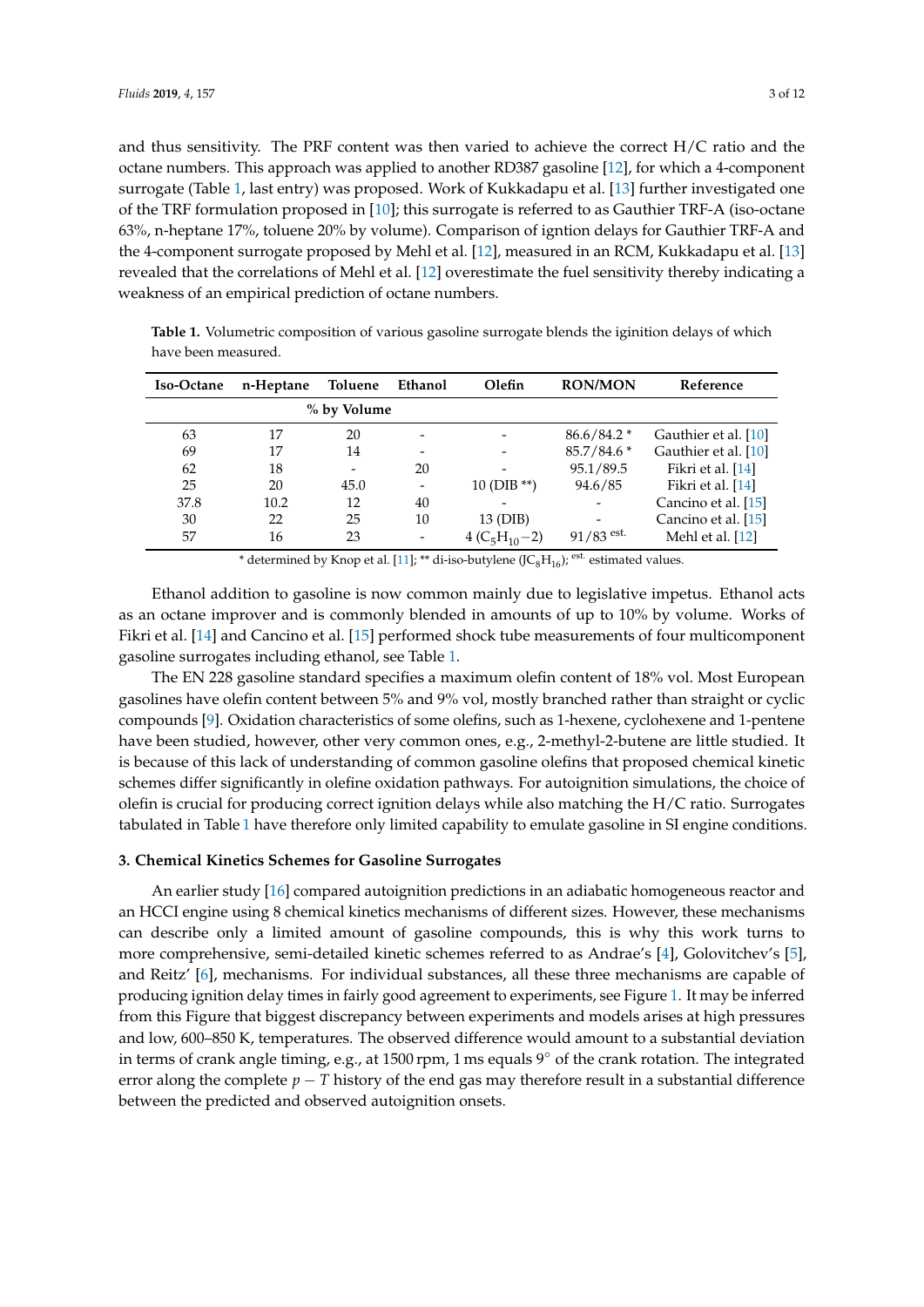<span id="page-3-0"></span>

**Figure 1.** Ignition delay time predictions (lines) of four individual key gasoline surrogate components: (**a**) iso-octane, (**b**) n-heptane, (**c**) toluene (**d**) ethanol. Symbols show shock tube measurements of Fieweger et al. [\[17\]](#page-10-15), Hartmann et al. [\[18\]](#page-10-16), Davidson et al. [\[19\]](#page-10-17) and Cancino et al. [\[15\]](#page-10-12).

Performance of the three reduced mechanisms studied in this work for the ignition delay time predictions for the gasoline surrogates remains similar to the one for the individual icomponents. Ignition delay times for the stoichiometric mixtures of two surrogates at high pressures is presented in Figure [2.](#page-3-1) The over-prediction of the NTC behaviour of iso-octane by Golovitchev model as seen in Figure [1a](#page-3-0) is inheriteded in the surrogate simulations as well and, as a consequence, considerably lower ignition delay times are produced for both surrogates. It can be seen that Andrae's mechanism outperforms the others at low, 600–850 K, temperatures crucial for the prediction of autoignition in SI engines.

<span id="page-3-1"></span>

**Figure 2.** Predicted vs. measured ignition delay times of the (**a**) Gauthier TRF-A and (**b**) an ethanol-containing gasoline surrogate by Fikri et al. [\[14\]](#page-10-11).

The chemical kinetic calculations presented in this work have been done using a solver routine written in Fortran as part of the library of 1-D engine modelling code at Leeds University, refered to as LUSIE (Leeds University Spark Ignition Engine). For chemical kinetics, the solution of the stiff-type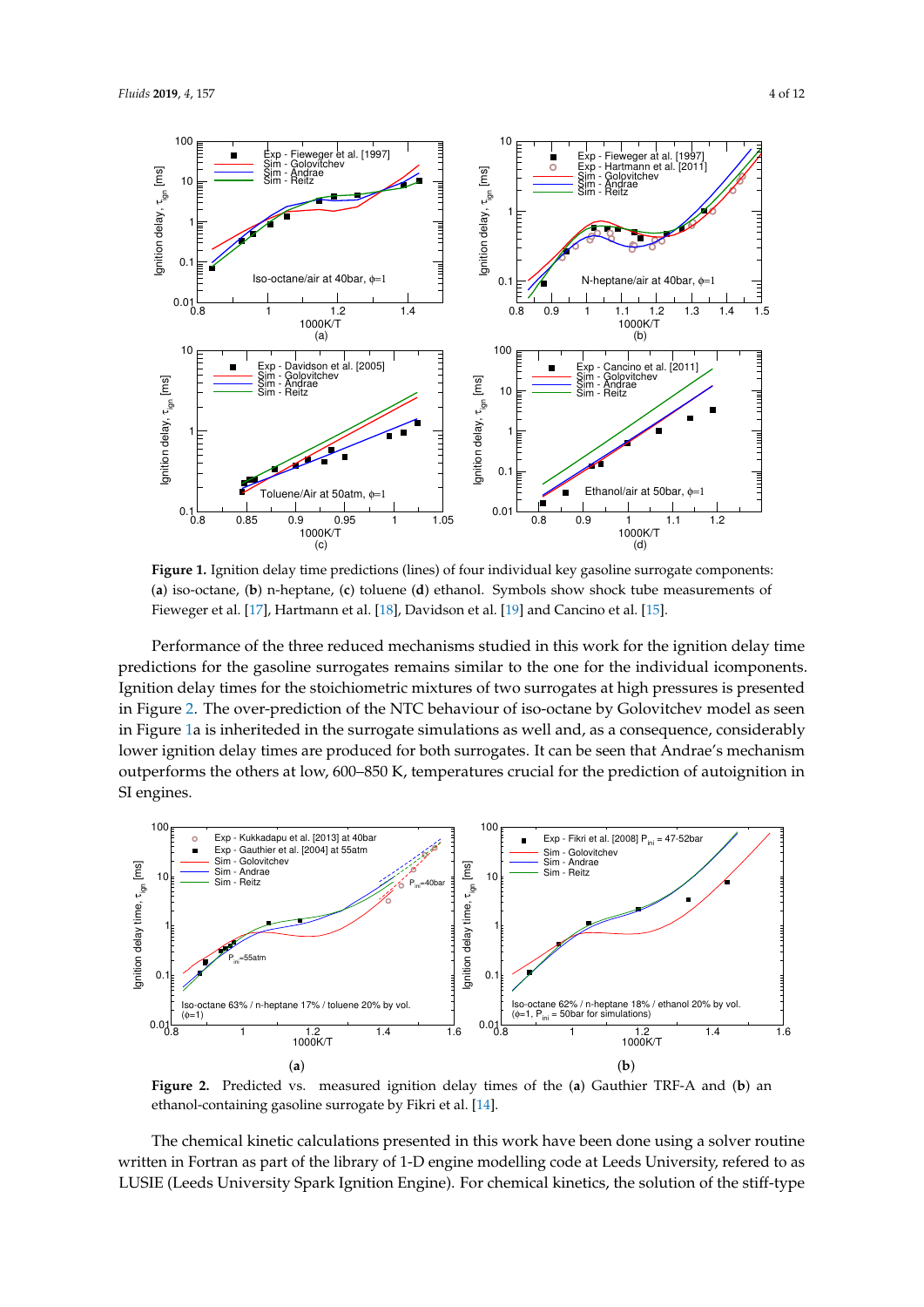differential equations is carried out by using an implementation of the modified extended backward differentiation formulas developed by Cash [\[20\]](#page-10-18). The chemistry solver has been coupled with the engine simulation package in which the main combustion event is modelled using a multi-zone thermodymanic approach to flame propagation [\[21\]](#page-10-19).

#### <span id="page-4-2"></span>**4. Gasoline Surrogate Formulation**

Optimal surrogate formulation depends on its application. A large number of physical and chemical properties of the target fuel can be targeted in the surrogate, among those are the distillation curve, RON, MON, stoichiometric air-to-fuel ratio, molecular weight, thermal conductivity and laminar burning velocity. At the same time, the number of components in gasoline surrogate is limited by the availability of chemical kinetic data and complexity of blending rules. Since gasoline constituents belong to one of the five main classes it seems natural to seek surrogate with the same number of components. One mathematical constraint which must always be met while determining the composition of a surrogate is that the sum of the mole or volume fractions of its constituents must be one. This means that for a *n* component surrogate, *n* − 1 properties can be used as constraints to optimise the surrogate composition. For a correct prediction of the cumulative heat release the stoichiometric air to fuel ratio  $(A/F_s)$  and the calorific value of the gasoline must also be matched. The correct H/C/O atomic proportions and the molar mass, *M* will automatically produce the desired  $A/F_s$ .

For the quasi-dimensional combustion modelling in SI engine coupled with chemical kinetic modelling of surrogate autoignition in the end gas, the H/C and O/C ratios are crucial. Therefore, these constraints are used in the determination of the surrogate composition:

<span id="page-4-0"></span>
$$
\frac{\sum_{i=1}^{n} x_i H_i}{\sum_{i=1}^{n} x_i C_i} = H/C \qquad \frac{\sum_{i=1}^{n} x_i O_i}{\sum_{i=1}^{n} x_i C_i} = O/C \tag{1}
$$

Reproducing the autoignition behaviour of the gasoline is the biggest challenge in surrogate formulation. The capablity of the surrogate to represent the anti-knock properties of the petrol is only partially dependent on the used model for octane number. A *true* surrogate for gasoline autoignition will match ignition delay of the gasoline at all conditions. It will show the emergence of similar ignition precursors at similar rates to that of the gasoline and therefore it will have, not only the same RON and MON as the gasoline, but similar octane index no matter which engine the two are compared in. Matching just the RON and MON of the surrogate with that of the gasoline does not guarantee that the surrogate will reproduce the autoignition behaviour of the gasoline universally in all engines. To make matters worse, the empirical/theoretical octane number models are far from perfect.

Detailed composition-based octane number models such as [\[22\]](#page-10-20) account for the non-linear blending interactions of surrogate constituents. The model developed in [\[22\]](#page-10-20) accounts for the paraffin-olefin and paraffin-naphthene interactions. The non-linear octane blending between ethanol and other gasoline constituents is a subject of on-going research [\[23\]](#page-11-0) but as yet no well tested octane number model has emerged. Pera and Knop [\[9\]](#page-10-6) advocated the use of a linear-by-moles additivity rule for the TRF blends shown to perform better than the non-linear model of Morgan et al. [\[24\]](#page-11-1) or the composition-based octane model of Ghosh et al. [\[22\]](#page-10-20). Pera and Knop [\[9\]](#page-10-6) proposed an improvement to the linear-by-moles expression for TRFs by suggesting blend octane numbers for toluene (RON 116/MON 101.8) and demonstrated that their expression yielded the lowest absolute errors in comparison to 7 other octane number models [\[11\]](#page-10-8). Their approach has been found to produce appreciable octane numbers in the present work and due to its accuracy and simplicity it has been adopted in this work for the calculation of TRF octane numbers as well as surrogates containing olefin:

<span id="page-4-1"></span>
$$
\sum_{i=1}^{n} ON_i x_i = ON \tag{2}
$$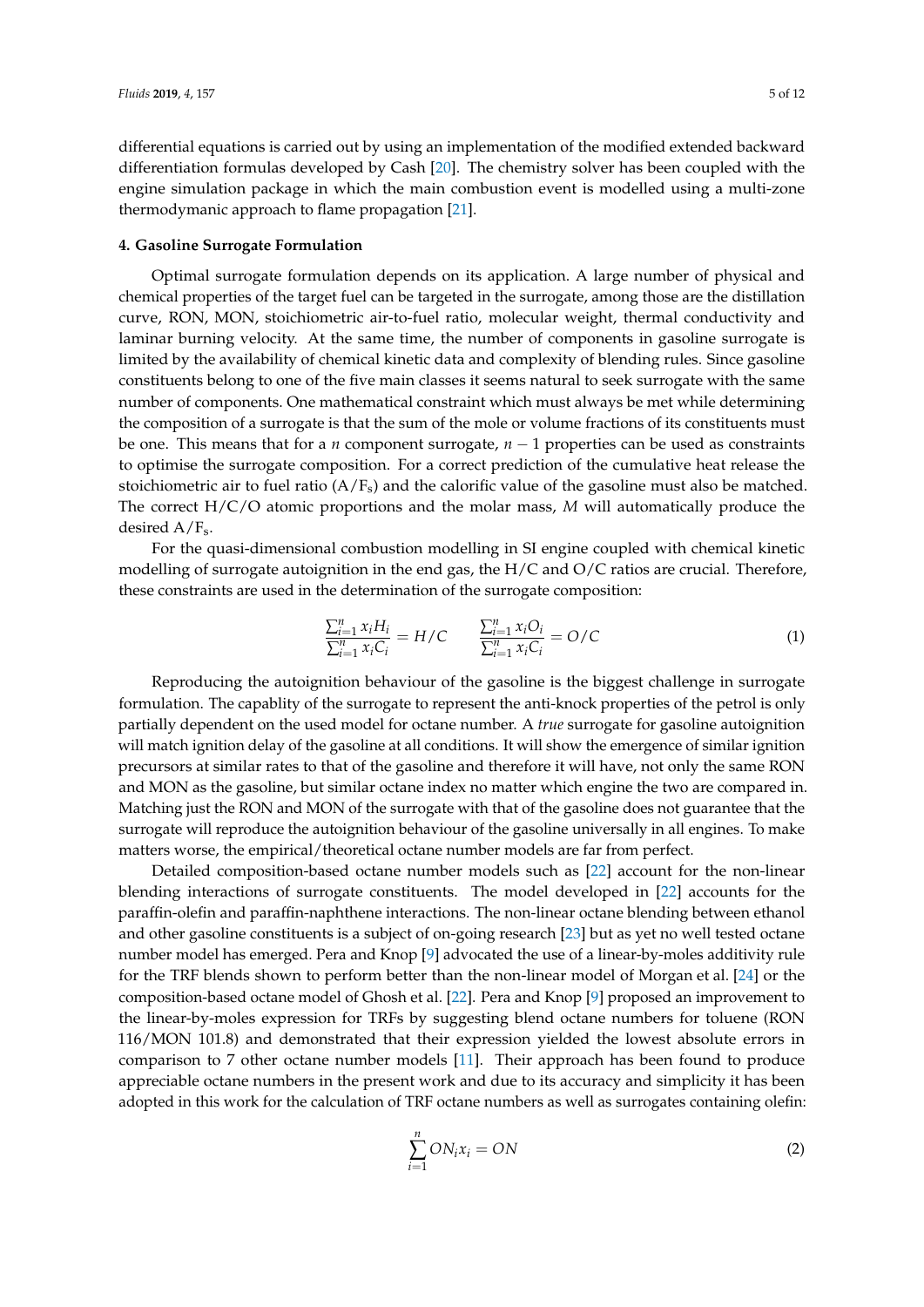Equations [\(1\)](#page-4-0) and [\(2\)](#page-4-1) and the unity sum of molar fractions provide 5 constraints for the determination of the so-called properties-based surrogate. Alternative to this would be a composition-based surrogate formulated by representing major constituents of gasoline by a surrogate of that particular family. The resulting surrogate will be expected to have different properties from that of the target gasoline as the surrogate components do not correctly represent all of the substances in that family. However, one of the findings of this work is that a composition-based surrogate whose composition represents accurately fractions of the actual gasoline may perform superior in replicating the autoignition behaviour as compared with a purely properties based surrogate which may contain unrealistic amounts of aromatics and oxygenates.

#### **5. Supporting Experiments**

Experiments were performed in a single cylinder optical engine (LUPOE2-D) at Leeds University with a disc shaped combustion chamber, the details of the engine and the experimental methods has been presented in [\[25\]](#page-11-2). Iso-octane, as well as three fuels of very different compositions, commercial unleaded petrol ULG90, PRF and TRF, with the same RON of 90 were tested in the knocking regime to assess the differences in their auto-ignition behaviour. For all fuels stoichiometric mixtures were tested. TRF90 was blended with toluene and n-heptane only as most of the octane quality of ULG90 came from its branched paraffin content.

For autoignition modelling, cycles with similar pressure traces were chosen for the different fuels to allow a comparison of the knocking tendencies of different fuels at similar conditions, Figure [3.](#page-5-0) The subject of autoignition modelling with predictive combustion for the full range of slow and fast burning cycles has been covered in  $[1-3]$  $[1-3]$ . For this study, because fuel composition has only a small effect on the heat loss during compression phase, matching the cycle pressure effectively means very similar end-gas temperatures will result.

<span id="page-5-0"></span>

**Figure 3.** The knocking experimental cycles for the four different fuels which have pressures similar to the pre-knock pressure of ULG90.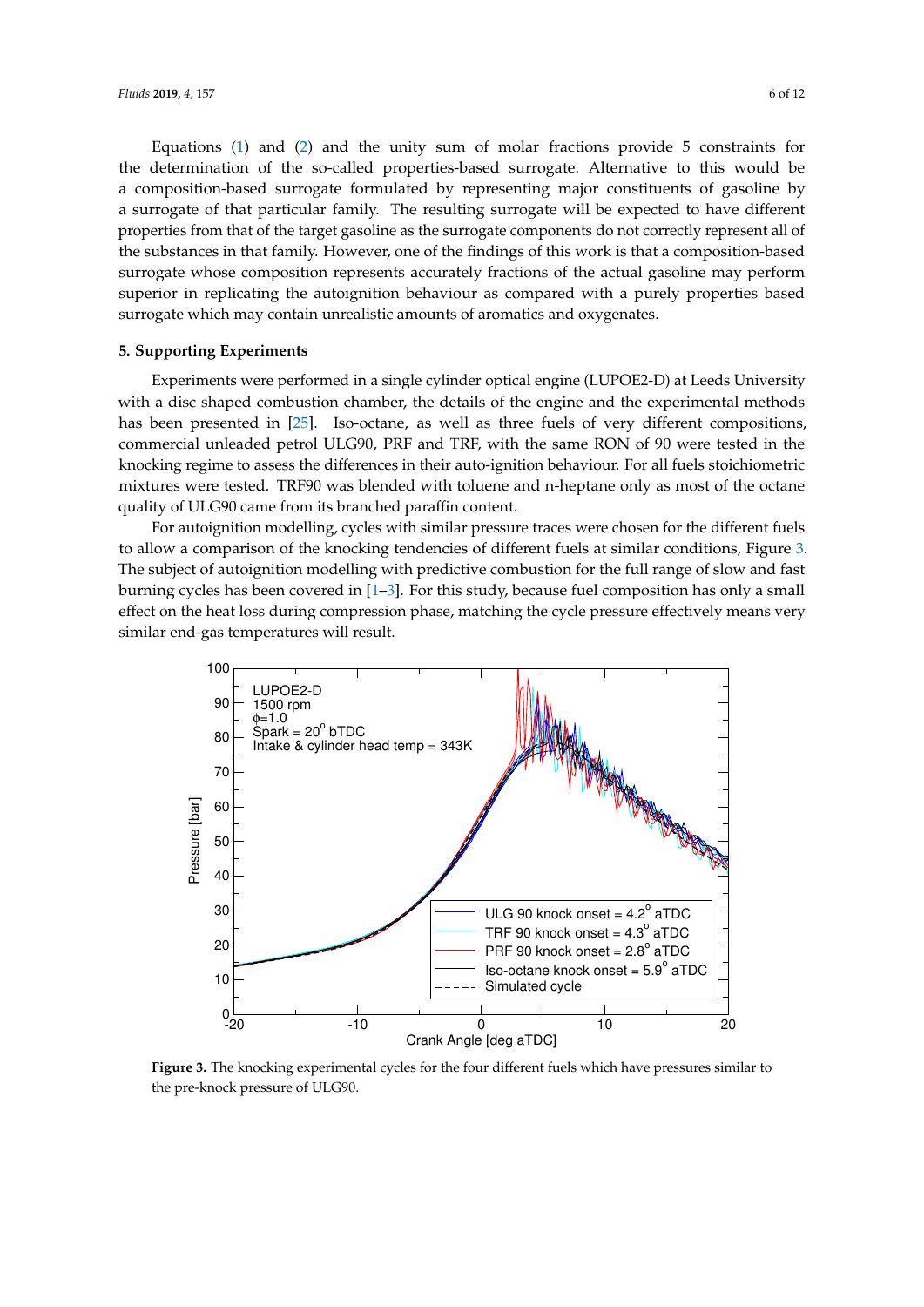<span id="page-6-0"></span>

**Figure 4.** Statistical variation in measured knock onsets for 100 combustion cycles of the four fuels tested. Squares: mean knock onset, diamonds: earlier and latest knock onsets, box: 25/75 percentile, whiskers: 5/95 percentile.

Difference in the reactivity of the two fuels was expected to manifest as different knock onsets regardless of the equivalent RON. However, TRF90 resulted in similar knock onset as ULG90 unlike PRF90 (Figure [4\)](#page-6-0). The effective octane rating of ULG90 and TRF90 appears to be superior than the corresponding PRF of ON 90.

#### **6. Results and Discussion**

The relationship between the end gas thermodynamic state and the autoignitive tendency of a fuel can be depicted as ignition delay time ( $\tau_{ign}$ ) contours on a  $p - T$  carpet plot as shown in Figures [5](#page-6-1)[–7.](#page-7-0)

<span id="page-6-1"></span>

**Figure 5.** The *τign* contour map of PRF90 as predicted by the Andrae model superimposed with the unburned zone  $p - T$  history of LUPOE2-D and typical RON/MON tests.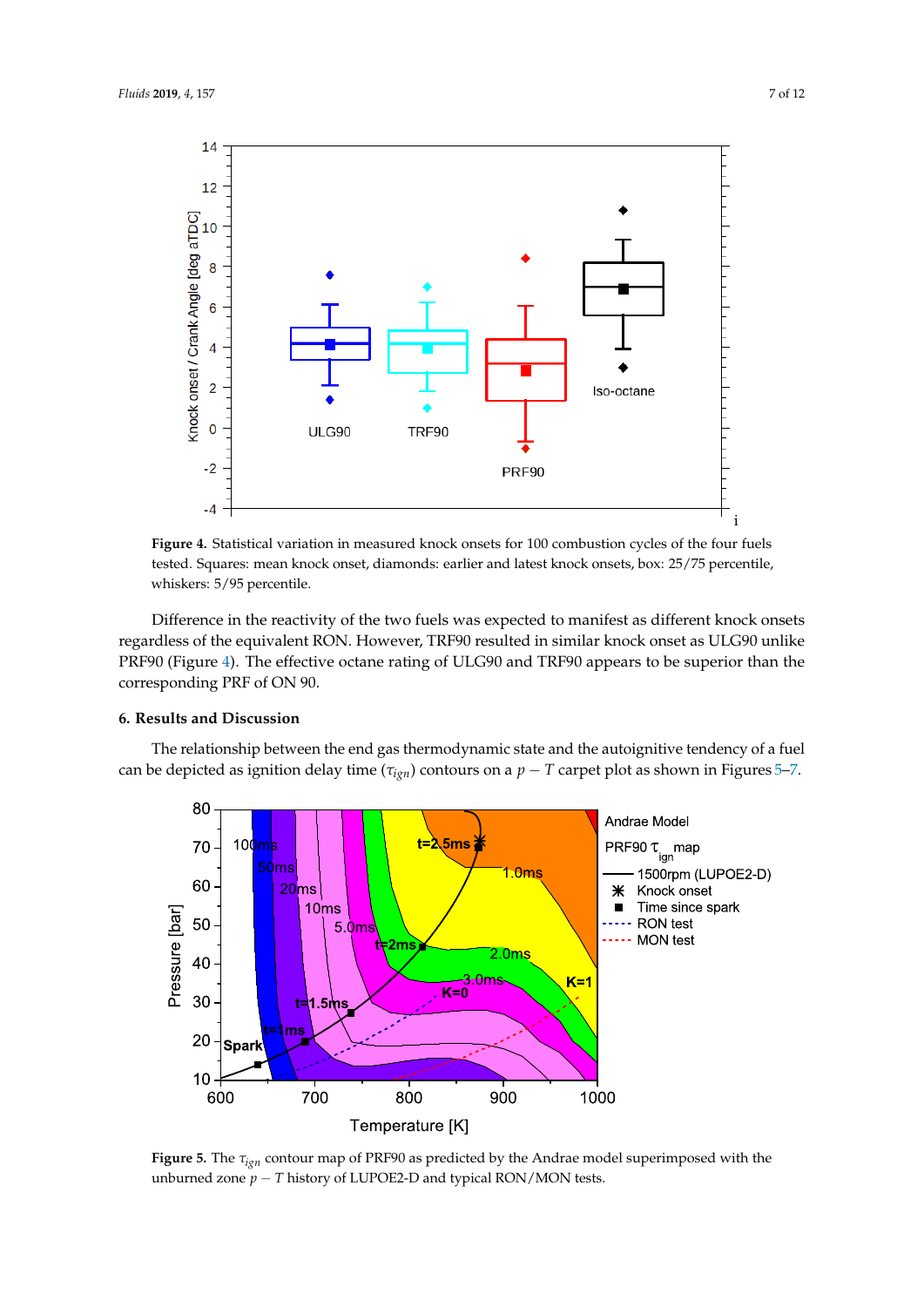The end gas thermodynamic path in LUPOE2-D as well as the RON and MON tests are superimposed on the *τign* maps for PRF90 and TRF90; the latter calculated using Andrae's model. The differences in fuel reactivity are shown by the shape of the contours and the extent to which the regions of different *τign* span. In the case of PRF90, the LUPOE2-D *p* − *T* trajectory follows a path before the start of NTC phase where the regions of shorter *τign* are met earlier. Combustion phasing with respect to the top dead centre (TDC) is such that the regions of longer *τign* are passed relatively slowly as the pressure increase is initially slower. This phase of combustion corresponds to the period of the initial acceleration of the flame after spark until it reaches a steady turbulent burning velocity after which it starts to decelerate approaching the wall [\[26\]](#page-11-3).



**Figure 6.** The *τign* contour map of TRF90 as predicted by the Andrae model superimposed by the unburned zone *p* − *T* history of LUPOE2-D and typical RON/MON tests.

<span id="page-7-0"></span>

**Figure 7.** The *τign* contour map of iso-octane as predicted by the Andrae model superimposed by the unburned zone *p* − *T* history of LUPOE2-D and typical RON/MON tests.

The integration of the individual  $\tau_{ion}$  along an engine's  $p - T$  trajectory using the Livengood-Wu integral suggests that it is the short ignition delay region towards the later stages of combustion when the *p* − *T* are at their highest, which contribute the most in producing ignition. Comparison of the *τign*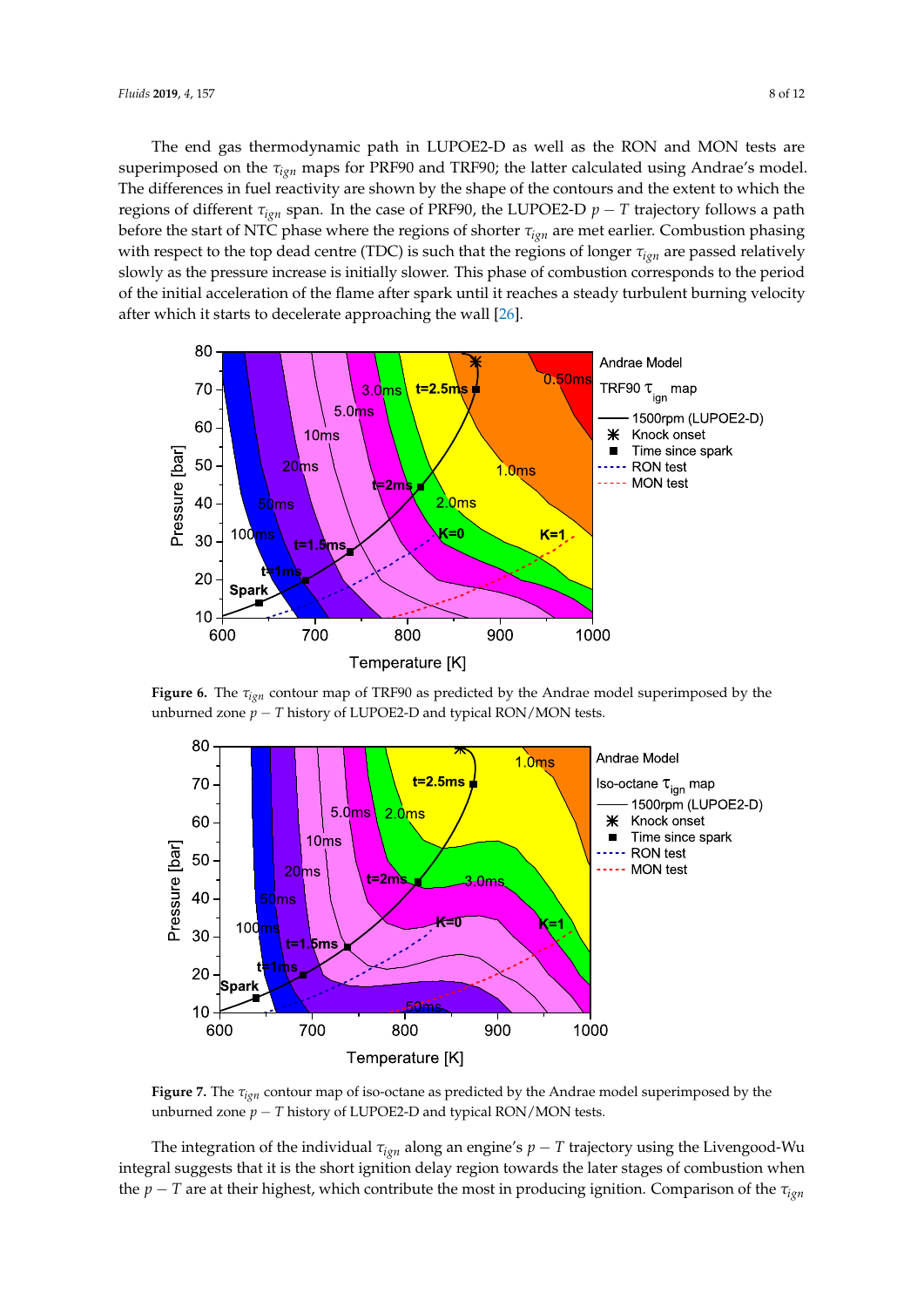contours for PRF90, TRF90 and iso-octane shows that the regions of short *τign* are situated at lower *p* − *T* domain for PRF90 and a significant portion of the LUPOE2-D trajectory lies in these critical regions bringing the knock onset to an earliest value of 2.8◦ CA after TDC (aTDC) among the four fuels studied. Iso-octane shows the latest knock onset as the  $p - T$  trajectory stays within fairly long *τign* regions, Figure [7.](#page-7-0)

The end gas thermodynamic path in a RON test passes the same amount of time in regions of very similar *τign* for both PRF90 and TRF90, thus giving them the same RON values. This means that PRF90 can be regarded as a surrogate for TRF90 and ULG90 at only such the unburned zone *p* − *T* conditions as encountered in the RON test. Similarly a PRF with octane number of 84.7 may be regarded as a surrogate for ULG90 at *p* − *T* conditions of MON test. However, a single multi-component blend can be used to reproduce the autoignition behaviour of a gasoline at both RON and MON test *p* − *T* conditions. Such a blend which has been matched to the RON/MON of a gasoline will have the same reactivity for only a narrow region of the  $p - T$  landscape. It is therefore tempting to consider such a blend as a surrogate at all *p* − *T* conditions. The fact that most modern SI engines operate with temperature and pressure history very similar to LUPOE2-D or at even higher pressures resulting from turbocharging, RON and MON are not sufficient to characterise auto-ignition of gasoline in such engines. Moreover, weaknesses in the empirical octane number models and the lack of ignition delay time data for gasolines reduces the surrogate formulation for SI engine autoignition to guess work.

Autoignition predictions of the three RON 90 fuels have been made for the LUPOE2-D conditions of Figure [3](#page-5-0) using the three reduced mechanisms and the comparison to the observed knock onsets is presented in Figure [8.](#page-8-0) The three fuels are subject to that same end gas  $p - T$  and equivalence ratio history. Since LUPOE2-D was operated in skip firing mode, all trapped residual gases were expunged, hence an ideal scavenging was assumed in the modelling. Owing to this, the differences in the predicted autoignition times are caused solely by differences in the autoignition chemistry of the three fuels. Across the range of studied conditions, the Andrae's model appears to perform consistently better than competitors, however more accurate PRF submodel in the Reitz model produces accurate autoignition prediction in the case of PRF90. Golovitchev's model predicts shorter delays in contrast to what can be seen in the ignition delay time calculations at the constant pressure, see Figure [1.](#page-3-0)

<span id="page-8-0"></span>

**Figure 8.** Predicted vs. measured autoignition onset for the three surrogate fuels.

Table [2](#page-9-0) lists the possible surrogates for ULG90. The constraints discussed in Section [4](#page-4-2) have been optimised for ULG90 to formulate a properties-based surrogate. Only the Reitz model has pathways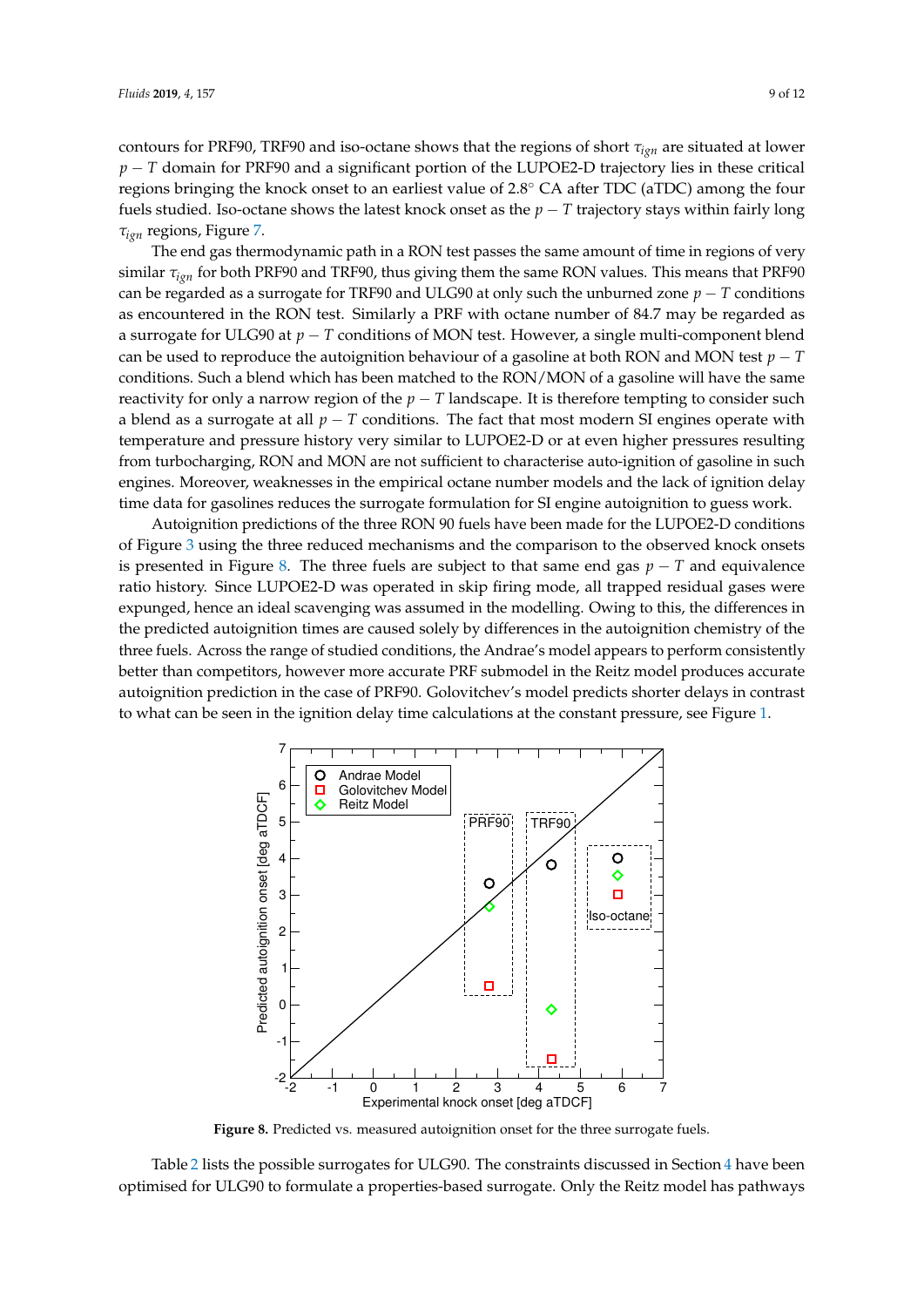for a naphthene, here cyclohexane, a suitable surrogate component. A composition-based surrogate is also studied whose composition is the same as that of the major gasoline constituent families. A tri-component TRF with the same RON and MON as ULG90 has also been studied. The autoignition onsets of the composition and properties based surrogates for the ULG90 *p* − *T* history in LUPOE2-D have been simulated using the Reitz model. The autoignition onset of the TRF has been predicted by the three mechanisms. It is found that it is the TRF with Andrae model which predicts the closest autoignition to that of the ULG90. Among the two 4-component surrogates, it is the composition based surrogate which yields predictions closer to the observed knock onset.

| Gasoline                                                | <b>ULG90</b>                | Surrogate                                         | Comp.                       | Props.                                       | <b>TRF</b>                                     |
|---------------------------------------------------------|-----------------------------|---------------------------------------------------|-----------------------------|----------------------------------------------|------------------------------------------------|
| Components                                              | $%$ Vol.                    | Components                                        | <b>Based</b>                | <b>Based</b>                                 |                                                |
| Iso-paraffins<br>N-paraffins<br>Aromatics<br>Naphthenes | 60.0<br>8.0<br>21.0<br>11.0 | Iso-octane<br>N-heptane<br>Toluene<br>Cyclohexane | 60.0<br>8.0<br>21.0<br>11.0 | 54.51<br>16.35<br>27.89<br>1.26              | 54.81<br>16.74<br>28.45                        |
| <b>RON</b>                                              | 90                          |                                                   | 94.38                       | 90                                           | 90                                             |
| <b>MON</b>                                              | 84.7                        |                                                   | 89.65                       | 84.7                                         | 84.67                                          |
| $A/F_s$                                                 | 14.69                       |                                                   | 14.56                       | 14.69                                        | 14.49                                          |
| Knock (aTDCF)                                           | $4.2^\circ$                 | $AI * (Reitz)$<br>AI (Golov.)<br>AI (Andrae)      | $2.87^\circ$<br>۰           | $1.52^\circ$<br>$\qquad \qquad \blacksquare$ | $1.16^\circ$<br>$-1.06^{\circ}$<br>$3.2^\circ$ |

<span id="page-9-0"></span>**Table 2.** Key properties and volumetric composition of ULG90 and its surrogates. Predicted surrogate autoignition onsets for the ULG90  $p - T$  condition of Figure [3](#page-5-0) have also been tabulated.

\* AI: Autoignition onset.

## **7. Conclusions**

It has been demonstrated that reduced chemical kinetics can feasibly be used in the prediction of gasoline autoignition in a SI engine by approximating its properties by a surrogate. The choice of the mechanism and the surrogate affect greatly the prediction accuracy. The choice of the surrogate components is however limited by the availability of chemical kinetics schemes for their oxidation. Although the prediction of octane numbers is important in the formulation of a surrogate but matching of the RON and MON does not guarantee the correct reproduction of gasoline ignition behaviour in the surrogate as the modern SI engines operate at conditions much different form the RON and MON tests. Moreover, a compositional fidelity of the surrogate to that of the gasoline is also important in producing the correct autoignition behaviour in the surrogate.

The mechanisms generally over-predict the ignition delay time at low temperatures and pressure of about 40 bar. However, earlier autoignition onsets in an engine have been predicted by the three models; in particular the Golovitchev and Reitz models, indicating shorter ignition delay time predictions at lower pressures. There is still a need of validating reduced mechanisms at *p* − *T* conditions which are found in modern downsized, turbocharged SI engines.

**Author Contributions:** Conceptualization and methodology: A.A.B.; software: A.F.K. and A.A.B.; validation, formal analysis, and investigation: A.F.K. and P.J.R.; data curation: A.A.B.; writing—original draft preparation A.F.K.; writing—review and editing: A.A.B.; visualization A.F.K.; supervision: A.A.B.

**Acknowledgments:** Authors gratefully acknowledge the financial support from EPSRC (Engineering and Physical Sciences Research Council), and Mahle Powertrain UK Ltd. Northampton UK, which funded a part of this work. Discussions with Jens Neumeister and Dave OudeNijeweme on the knocking tendency of modern high performance SI engines were useful. Many stimulating discussions with C.G.W. Sheppard, his inspiration and guidance during the experimental work were invaluable.

**Conflicts of Interest:** The authors declare no conflict of interest. The funders had no role in the design of the study; in the collection, analyses, or interpretation of data; in the writing of the manuscript, or in the decision to publish the results.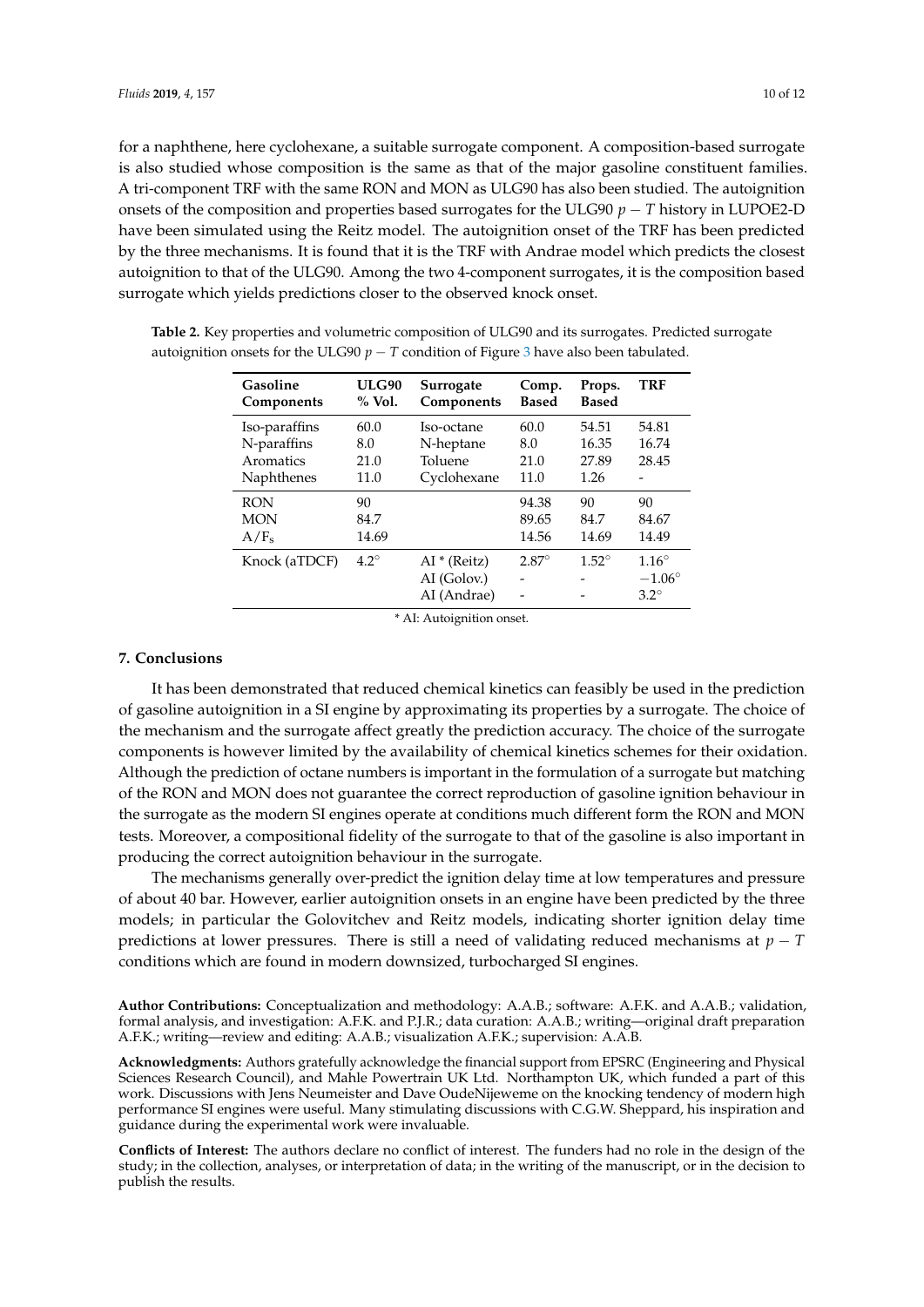### **References**

- <span id="page-10-0"></span>1. Khan, A.F.; Burluka, A.; Neumeister, J.; OudeNijeweme, D.; Freeland, P.; Mitcalf, J. Combustion and Autoignition Modelling in a Turbocharged SI Engine. *SAE Int. J. Engines* **2016**, *9*, 2079–2090. [\[CrossRef\]](http://dx.doi.org/10.4271/2016-01-2234)
- 2. Bozza, F.; Siano, D.; Torella, E. Cycle-by-Cycle Analysis, Knock Modeling and Spark-Advance Setting of a "Downsized" Spark-Ignition Turbocharged Engine. *SAE Int. J. Engines* **2009**, *2*, 381–389. [\[CrossRef\]](http://dx.doi.org/10.4271/2009-24-0020)
- <span id="page-10-1"></span>3. Mehl, M.; Faravelli, T.; Ranzi, E.; Giavazzi, F.; Scorletti, P.; Terna, D.; D'Errico, G.; Lucchini, T.; Onorati, A. *Kinetic Modelling Study of Octane Number and Sensitivity of Hydrocarbon Mixtures in CFR Engines*; SAE Technical Paper 2005-24-077; Consiglio Nazionale delle Ricerche: Rome, Italy, 2005. [\[CrossRef\]](http://dx.doi.org/10.4271/2005-24-077)
- <span id="page-10-2"></span>4. Andrae, J.; Head, R. HCCI experiments with gasoline surrogate fuels modeled by a semidetailed chemical kinetic model. *Combust. Flame* **2009**, *156*, 842–851. [\[CrossRef\]](http://dx.doi.org/10.1016/j.combustflame.2008.10.002)
- <span id="page-10-14"></span>5. Huang, C.; Golovitchev, V.; Lipatnikov, A. Chemical Model of Gasoline-Ethanol Blends for Internal Combustion Engine Applications. In Proceedings of the SAE 2010 World Congress & Exhibition, Detroit, MI, USA, 13–15 April 2010; SAE Technical Paper 2010-01-0543; 2010.
- <span id="page-10-3"></span>6. Ra, Y.; Reitz, R.D. A combustion model for IC engine combustion simulations with multi-component fuels. *Combust. Flame* **2011**, *158*, 69–90. [\[CrossRef\]](http://dx.doi.org/10.1016/j.combustflame.2010.07.019)
- <span id="page-10-4"></span>7. Knop, V.; Pera, C.; Duffour, F. Validation of a ternary gasoline surrogate in a CAI engine. *Combust. Flame* **2013**, *160*, 2067–2082. [\[CrossRef\]](http://dx.doi.org/10.1016/j.combustflame.2013.04.029)
- <span id="page-10-5"></span>8. Vanhove, G.; Petit, G.; Minetti, R. Experimental study of the kinetic interactions in the low-temperature autoignition of hydrocarbon binary mixtures and a surrogate fuel. *Combust. Flame* **2006**, *145*, 521–532. [\[CrossRef\]](http://dx.doi.org/10.1016/j.combustflame.2006.01.001)
- <span id="page-10-6"></span>9. Pera, C.; Knop, V. Methodology to define gasoline surrogates dedicated to auto-ignition in engines. *Fuel* **2012**, *96*, 59–69. [\[CrossRef\]](http://dx.doi.org/10.1016/j.fuel.2012.01.008)
- <span id="page-10-7"></span>10. Gauthier, B.; Davidson, D.; Hanson, R. Shock tube determination of ignition delay times in full-blend and surrogate fuel mixtures. *Combust. Flame* **2004**, *139*, 300–311. [\[CrossRef\]](http://dx.doi.org/10.1016/j.combustflame.2004.08.015)
- <span id="page-10-8"></span>11. Knop, V.; Loos, M.; Pera, C.; Jeuland, N. A linear-by-mole blending rule for octane numbers of n-heptane/iso-octane/toluene mixtures. *Fuel* **2014**, *115*, 666–673. [\[CrossRef\]](http://dx.doi.org/10.1016/j.fuel.2013.07.093)
- <span id="page-10-9"></span>12. Mehl, M.; Chen, J.Y.; Pitz, W.J.; Sarathy, S.M.; Westbrook, C.K. An Approach for Formulating Surrogates for Gasoline with Application toward a Reduced Surrogate Mechanism for CFD Engine Modeling. *Energy Fuels* **2011**, *25*, 5215–5223. [\[CrossRef\]](http://dx.doi.org/10.1021/ef201099y)
- <span id="page-10-10"></span>13. Kukkadapu, G.; Kumar, K.; Sung, C.J.; Mehl, M.; Pitz, W.J. Autoignition of gasoline and its surrogates in a rapid compression machine. *Proc. Combust. Inst.* **2013**, *34*, 345–352. [\[CrossRef\]](http://dx.doi.org/10.1016/j.proci.2012.06.135)
- <span id="page-10-11"></span>14. Fikri, M.; Herzler, J.; Starke, R.; Schulz, C.; Roth, P.; Kalghatgi, G. Autoignition of gasoline surrogates mixtures at intermediate temperatures and high pressures. *Combust. Flame* **2008**, *152*, 276–281. [\[CrossRef\]](http://dx.doi.org/10.1016/j.combustflame.2007.07.010)
- <span id="page-10-12"></span>15. Cancino, L.; Fikri, M.; Oliveira, A.; Schulz, C. Autoignition of gasoline surrogate mixtures at intermediate temperatures and high pressures: Experimental and numerical approaches. *Proc. Combust. Inst.* **2009**, *32*, 501–508. [\[CrossRef\]](http://dx.doi.org/10.1016/j.proci.2008.06.180)
- <span id="page-10-13"></span>16. Khan, A.F.; Burluka, A.A. An investigation of various chemical kinetic models for the prediction of autoignition in HCCI engine. In Proceedings of the ASME 2012 Internal Combustion Engine Division Fall Technical Conference, Vancouver, BC, Canada, 23–26 September 2012; pp. 737–745.
- <span id="page-10-15"></span>17. Fieweger, K.; Blumenthal, R.; Adomeit, G. Self-ignition of S.I. engine model fuels: A shock tube investigation at high pressure. *Combust. Flame* **1997**, *109*, 599–619. [\[CrossRef\]](http://dx.doi.org/10.1016/S0010-2180(97)00049-7)
- <span id="page-10-16"></span>18. Hartmann, M.; Gushterova, I.; Fikri, M.; Schulz, C.; Schießl, R.; Maas, U. Auto-ignition of toluene-doped n-heptane and iso-octane/air mixtures: High-pressure shock-tube experiments and kinetics modeling. *Combust. Flame* **2011**, *158*, 172–178. [\[CrossRef\]](http://dx.doi.org/10.1016/j.combustflame.2010.08.005)
- <span id="page-10-17"></span>19. Davidson, D.; Gauthier, B.; Hanson, R. Shock tube ignition measurements of iso-octane/air and toluene/air at high pressures. *Proc. Combust. Inst.* **2005**, *30*, 1175–1182. [\[CrossRef\]](http://dx.doi.org/10.1016/j.proci.2004.08.004)
- <span id="page-10-18"></span>20. Cash, J.R. Review Paper: Efficient numerical methods for the solution of stiff initial-value problems and differential algebraic equations. *Proc. R. Soc. Lond. Ser. A Math. Phys. Eng. Sci.* **2003**, *459*, 797–815. [\[CrossRef\]](http://dx.doi.org/10.1098/rspa.2003.1130)
- <span id="page-10-19"></span>21. Burluka, A. Combustion in a Spark Ignition Engine. In *Handbook of Combustion, Volueme 3: Gaseous and Liquid Fuels*; Wiley-VCH Verlag: Weinheim, Germany, 2010; Chapter 13, pp. 389–414.
- <span id="page-10-20"></span>22. Ghosh, P.; Hickey, K.; Jaffe, S. Development of a detailed gasoline composition-based octane model. *Ind. Eng. Chem. Res.* **2006**, *45*, 337–345. [\[CrossRef\]](http://dx.doi.org/10.1021/ie050811h)